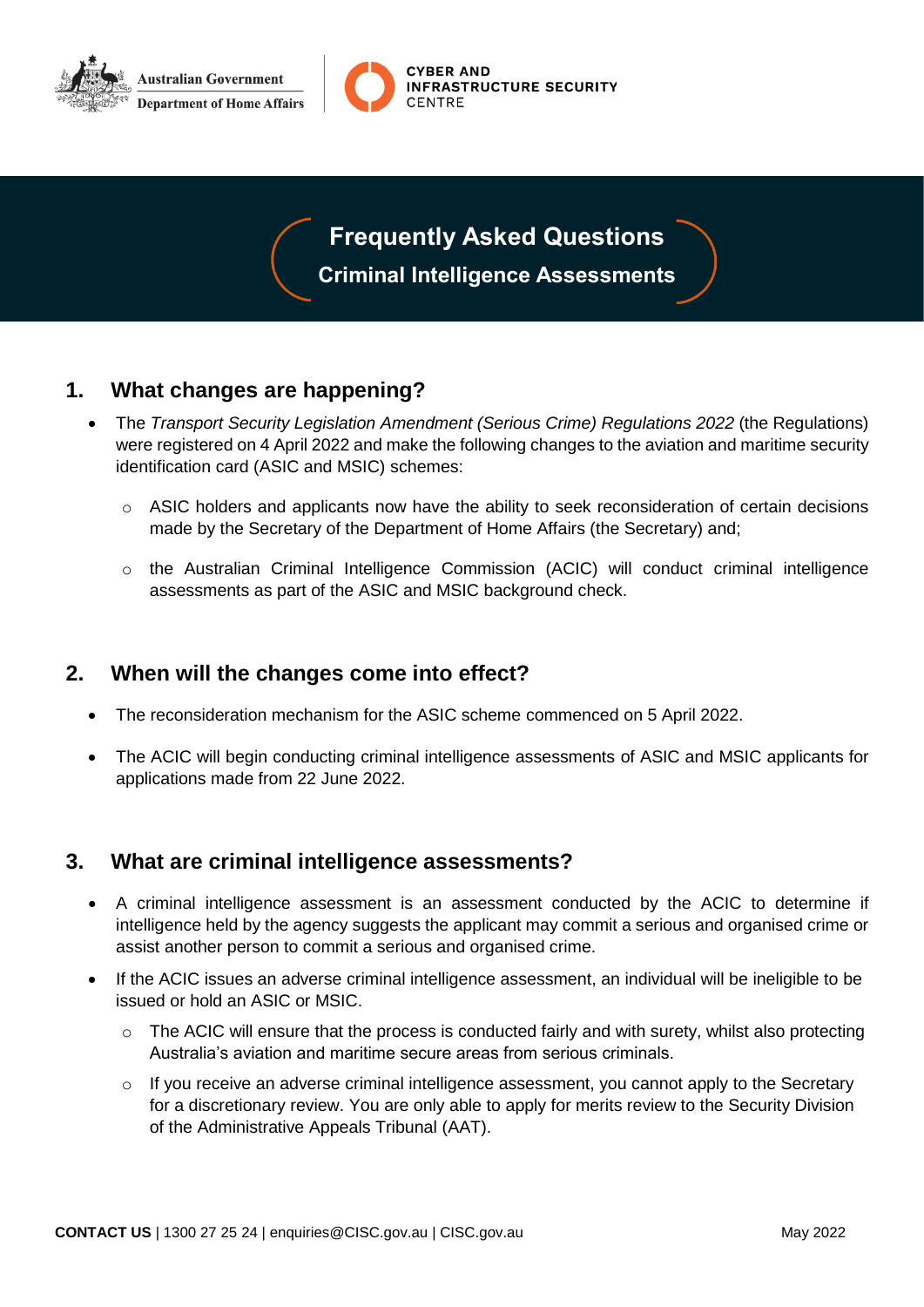



## **Frequently Asked Questions Criminal Intelligence Assessments**

#### **4. What is the reconsideration mechanism for the ASIC scheme and why is the Government introducing the mechanism?**

- If your application for an ASIC or MSIC is refused by AusCheck on the basis of an adverse criminal record, you may be eligible to apply to the Secretary for a discretionary review.
- Under the MSIC scheme, if the discretionary MSIC is refused the individual can apply to the Secretary to seek a reconsideration of a decision prior to appealing to the AAT.
- Previously under the ASIC scheme, if the discretionary ASIC was refused the individual did not have the ability to seek reconsideration of the decision, instead, could only appeal the decision to the AAT.
- Under the new measures, ASIC holders will have the ability to apply to the Secretary for reconsideration of a decision of the Secretary for certain matters prior to appealing the decision to the AAT.
- The measure is largely consistent with the MSIC scheme and delivers on efforts to harmonise the ASIC and MSIC schemes where possible.

#### **5. How will the changes impact me?**

- The introduction of criminal intelligence assessments is anticipated to impact a very small cohort of ASIC and MSIC applicants.
	- o Individuals who have known links to serious and organised crime groups are likely to be impacted by the introduction of criminal intelligence assessments.
	- o If you receive an adverse criminal intelligence assessment, you cannot apply for a discretionary card by the Department. You are only able to apply for merits review to the Security Division of the AAT.

#### **6. How will the ACIC determine who will receive an adverse criminal intelligence assessment?**

 In determining if an individual will be issued an adverse criminal intelligence assessment, the ACIC will undertake a careful evaluation to determine if intelligence or information suggests a person may commit or assist another person to commit a serious and organised crime. Further information on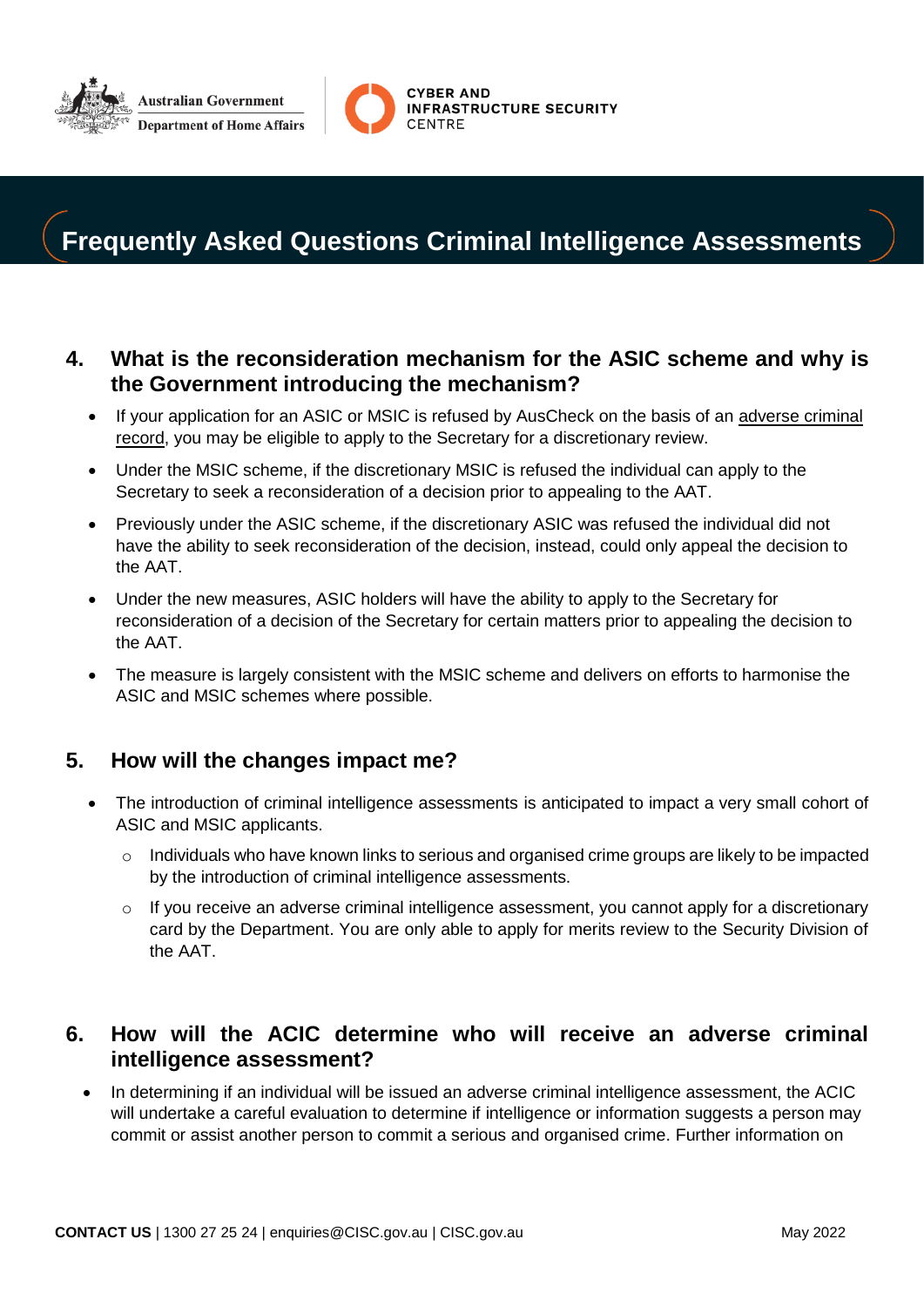



### **Frequently Asked Questions Criminal Intelligence Assessments**

the threshold the ACIC will use is found within the *Australian Crime Commission Act 2002* (ACC Act).

 Being the subject of a rumour will not be sufficient to meet the threshold for the ACIC to issue an adverse assessment, nor will simply being a relative of a person who is involved in serious and organised crime.

#### **7. What is the threshold for someone being given an adverse criminal intelligence assessment? Can you be given an adverse assessment simply because of who you are related to, or rumours?**

- In determining if an individual will be issued an adverse criminal intelligence assessment, the ACIC will undertake a careful evaluation to determine if intelligence or information suggests a person may commit or assist another person to commit a serious and organised crime.
- Being the subject of a rumour will not be sufficient to meet the threshold for the ACIC to issue an adverse assessment, nor will simply being a relative of a person who is involved in serious and organised crime.
- The Chief Executive Officer (CEO) of the ACIC will review all the relevant facts available in determining if a person meets the threshold to receive an adverse criminal intelligence assessment.

#### **8. What is the difference between a criminal history check and a criminal intelligence assessment?**

- Both the criminal history check and the criminal intelligence assessments are conducted by the ACIC.
- The criminal history check reviews past convictions against the ASIC/MSIC eligibility criteria found within the *Aviation Transport Security Regulations 2005* and the *Maritime Transport and Offshore Facility Security Regulations 2003*.
- The criminal intelligence assessment reviews the applicant to identify any links to, or involvement with serious and organised crime.
- Please note that an applicant can be found ineligible to hold an ASIC or MSIC if they receive an adverse criminal history check OR an adverse criminal intelligence assessment.